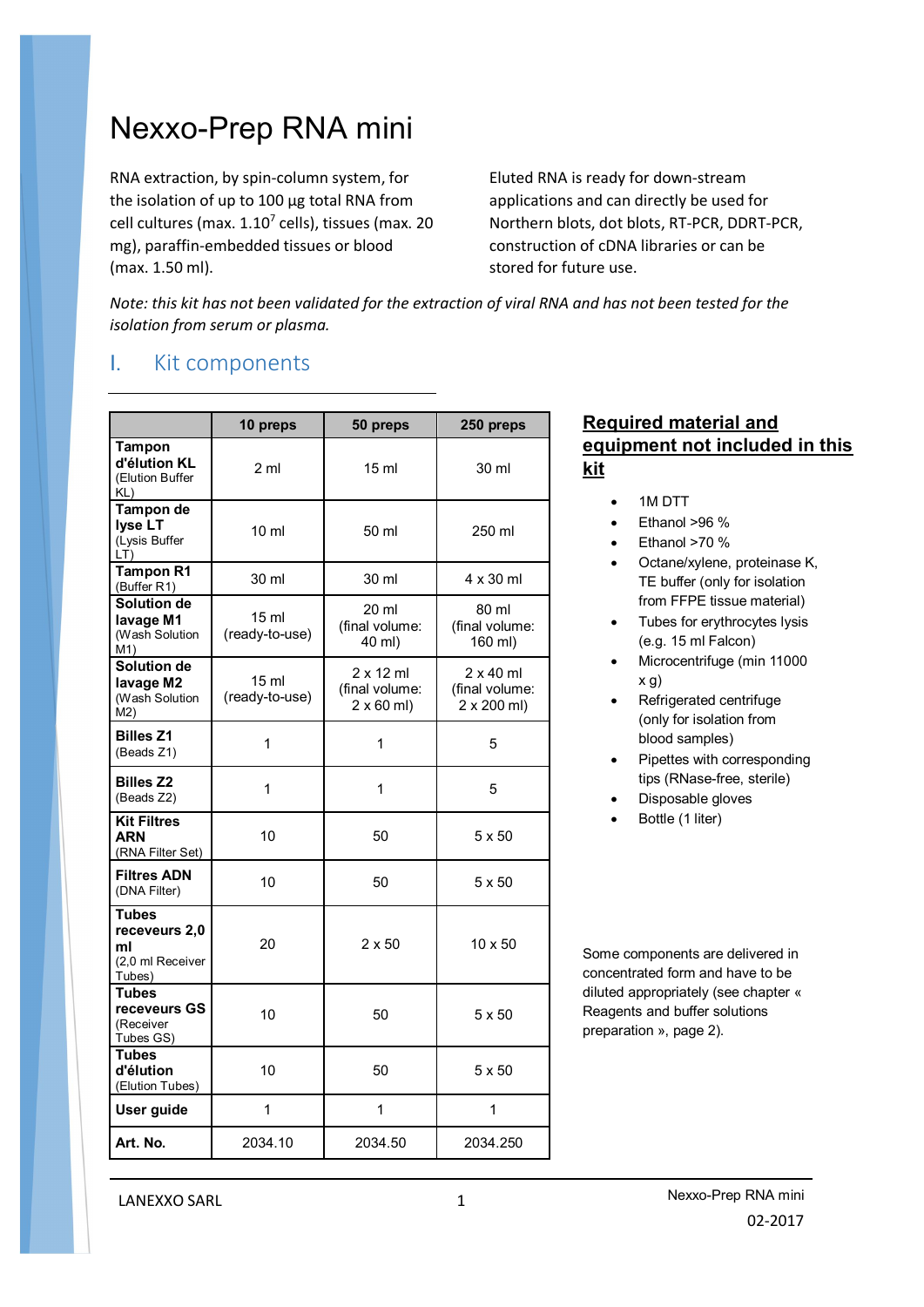## II. Storage and stability

All kit components, except diluted **Buffer R1**, should be stored at room temperature (15-30 °C).

- Store diluted **Buffer R1** at +4 °C.
- This kit needs a 1M DTT solution (not included). DTT is very instable in solution. It is recommended to store 1M DTT solution at  $-20$  °C.

*Note: do not repeat freeze-thaw cycles of 1M DTT solution. Make aliquots if necessary.*

By following these recommendation, 1M DTT is stable for 12 months.

*Note: all kit components are stable for at least 12 months.*

III. Reagents and buffer solutions preparation

*Not: 1M DTT can be replaced by 1M mercaptoethanol.*

Ethanol is a volatile compound. Keep **Wash Solution M1** and **Wash Solution M2** tightly closed.

Bring all components to room temperature (15- 30°C) and check solutions for absence of precipitates before use. Redisolve precipitates by heating  $(< 30 °C)$ .

Prepare the buffers and solutions with RNase-free ddH<sub>2</sub>O (DEPC treated)

- 1. Kit 10 extractions:
- Transfer the concentrated **Buffer R1** (30 ml) into a bottle containing 970 ml of H<sub>2</sub>O. Annotate the bottle (**"Diluted Buffer R1" + "Date")** and store at +4 °C.

*Note: this kit needs a 1M DTT solution (not included). DTT is very instable in solution. It is preferable to prepare a new solution for each use.*

*It is however possible to prepare a stock of 1M DTT aliquots, and store them as described in chapter "Storage and stability" page 2.*

*Note: 1M DTT can be replaced by 1M -mercaptoethanol.* 

*Note: in the 10 extractions kit Wash Solution M1 and Wash Solution M2 are ready-to-use.*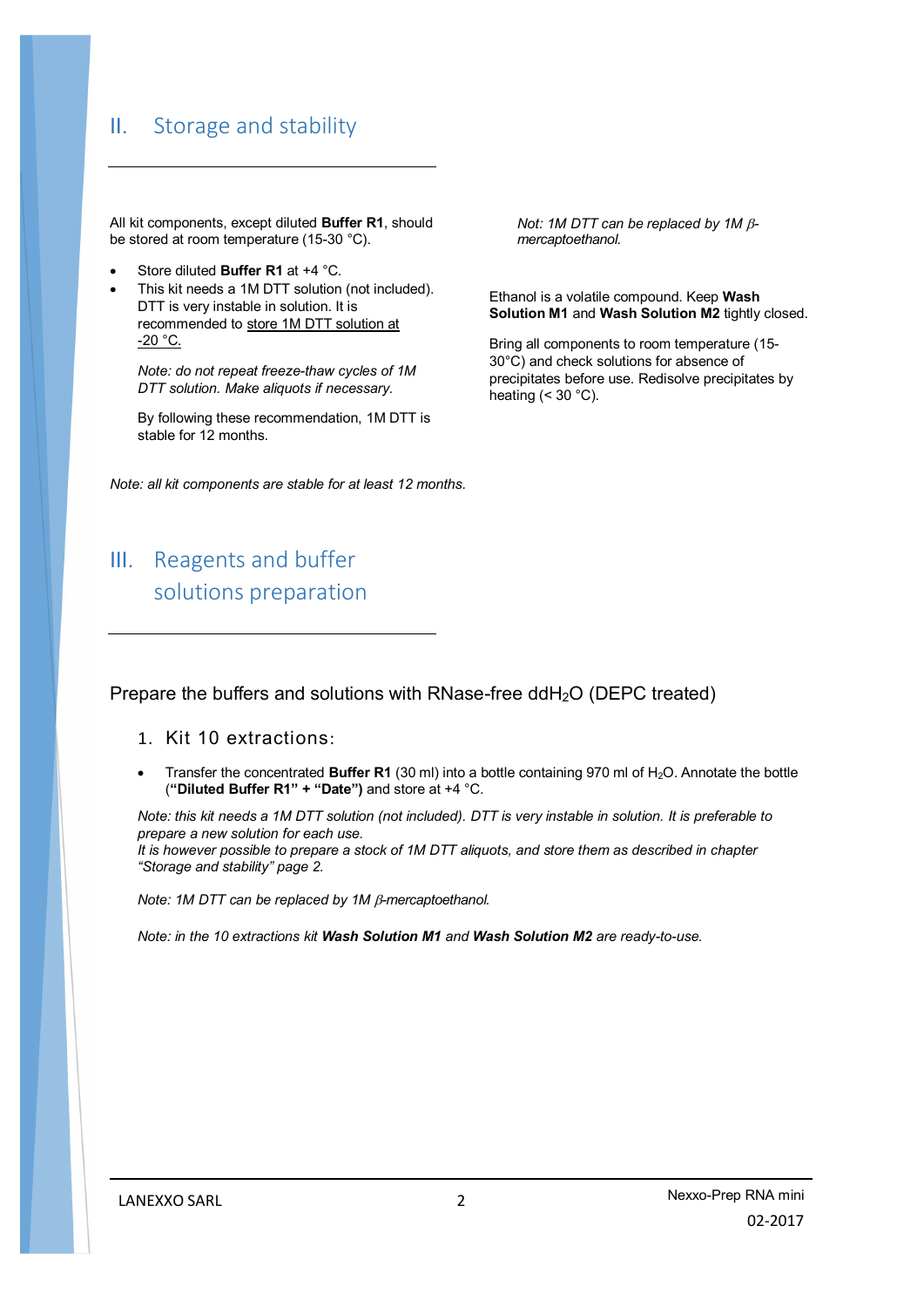### 2. Kit 50 extractions:

- Transfer the concentrated **Buffer R1** (30 ml) into a bottle containing 970 ml of H<sub>2</sub>O. Annotate the bottle (**"Diluted Buffer R1" + "Date")** and store at +4 °C.
- Add 20 ml of >96 % ethanol to the **Wash Solution M1**. Mix and store the bottle tightly closed.
- Add 48 ml of >96 % ethanol to each **Wash Solution M2**. Mix and store the bottle tightly closed.

*Note: this kit needs a 1M DTT solution (not included). DTT is very instable in solution. It is preferable to prepare a new solution for each use.*

*It is however possible to prepare a stock of 1M DTT aliquots, and store them as described in chapter "Storage and stability" page 2.*

*Note: 1M DTT can be replaced by 1M β-mercaptoethanol.* 

### 3. Kit 250 extractions:

- Transfer each concentrated **Buffer R1** (30 ml) into a bottle containing 970 ml of H<sub>2</sub>O. Annotate the 4 bottles (**"Diluted Buffer R1" + "Date")** and store at +4 °C.
- Add 80 ml of >96 % ethanol to the **Wash Solution M1**. Mix and store the bottle tightly closed.
- Add 160 ml of >96 % ethanol to each **Wash Solution M2**. Mix and store the bottle tightly closed.

*Note: this kit needs a 1M DTT solution (not included). DTT is very instable in solution. It is preferable to prepare a new solution for each use. It is however possible to prepare a stock of 1M DTT aliquots, and store them as described in chapter "Storage and stability" page 2.*

*Note: 1M DTT can be replaced by 1M β-mercaptoethanol.*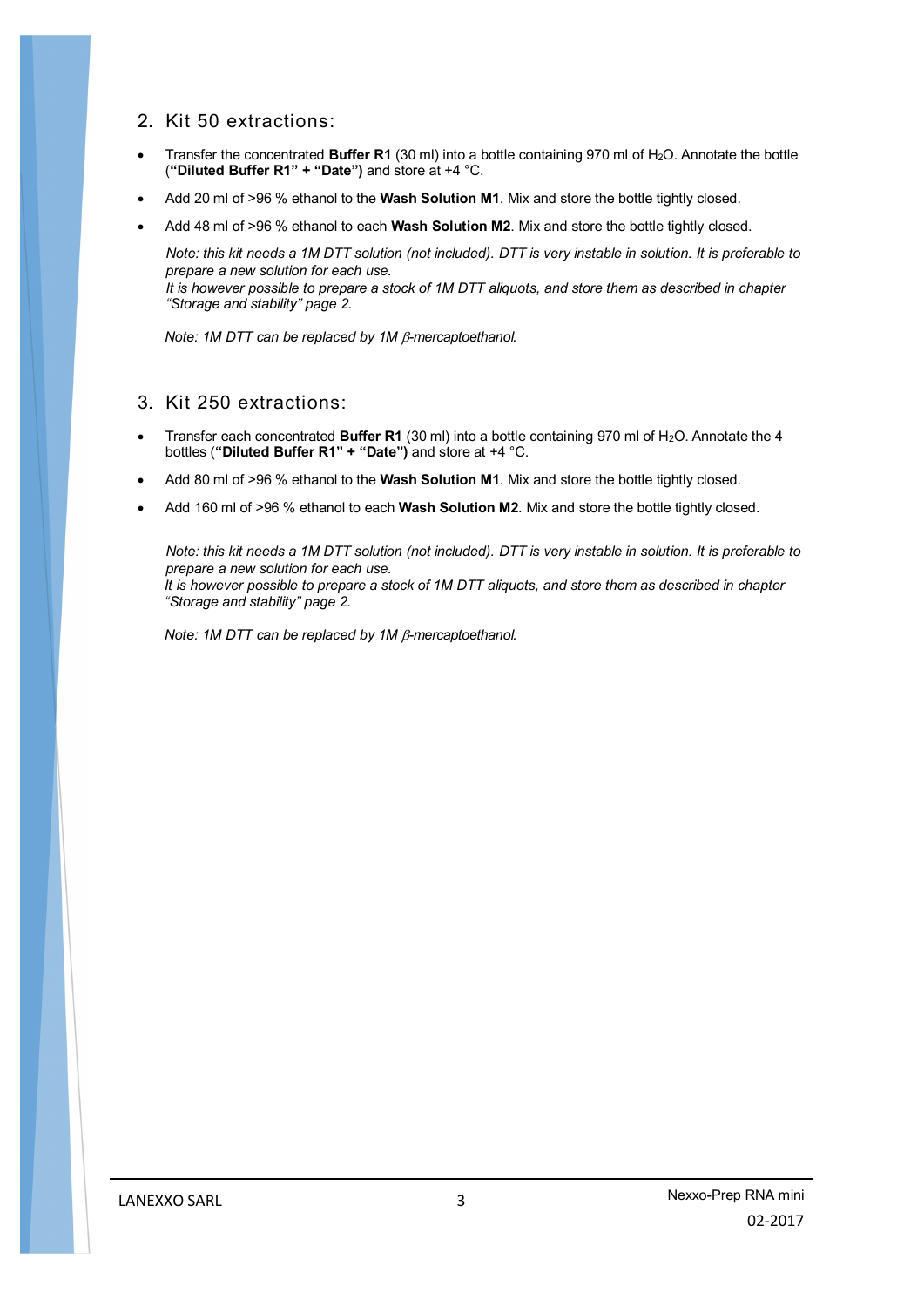# IV. Protocol 1: RNA isolation from cell culture (up to  $1.10<sup>7</sup>$  cells)

### **Before starting**

- Ensure that reagents/buffers preparation has been done (see chapter "Reagents and buffer solutions preparation", page 2).
- The last step needs to place the elution tube in ice. Prepare the ice in due time.

*Note: always use RNase-free consumables.*

*Note: 1M DTT can be replaced by 1M mercaptoethanol.*

 Supplement the required amount of **Lysis Buffer LT** with 1M DTT at 1 % of final volume. (see step 1c or 2)

e.g. : 693 µl **Lysis Buffer LT** + 7 µl DTT 1M = 700 µl **Lysis Buffer LT** supplemented with DTT

> *Note: the mix Lysis buffer + DTT is instable over time, only prepare the required amounts for the protocol.*

> *Note: Lysis Buffer LT contents DNA binding particles. Shake gently before use, to re-suspend the particles. Wait until foam disappearance.*

*Note: To prevent contamination, use new pipet tip for each pipetting step.*

### Depending on sample characteristics start with step 1a, 1b or 1c:

- $\triangleright$  1a: for cell suspensions.
- 1b: for monolayer cells, excepted monolayers on 6 96 well plates, on dishes ≤ 35 mm or on flasks ≤ 12.5 cm<sup>2</sup>. (max. 1 x 10<sup>7</sup> cells)
- $\triangleright$  1c: for monolayer cells on 6 96 well plates or on dishes ≤  $\emptyset$  35 mm or on flasks ≤ 12.5 cm<sup>2</sup>.

| 1a | Cell harvesting, from a cell suspension                                                                                                                                                                                           | 1b | <b>Cell harvesting, from a monolayer cell</b><br>culture                                                                                                                                                                                       |
|----|-----------------------------------------------------------------------------------------------------------------------------------------------------------------------------------------------------------------------------------|----|------------------------------------------------------------------------------------------------------------------------------------------------------------------------------------------------------------------------------------------------|
|    | Centrifuge 5 min at 240 x g, the<br>cell culture containing up to<br>$1.107$ cells.<br>Discard carefully (without<br>disturbing the pellet) the<br>supernatant and the whole<br>culture media<br>Proceed with step 2 «Cell lysis» |    | Detach adherent cells by<br>trypsinization<br>Transfer the cells into a<br>centrifuge tube<br>Centrifuge 5 min at 240 x g<br>Discard carefully (without<br>disturbing the pellet) the whole<br>supernatant<br>Proceed with step 2 «Cell Iysis» |
|    |                                                                                                                                                                                                                                   |    |                                                                                                                                                                                                                                                |

Steps 1c to 7 →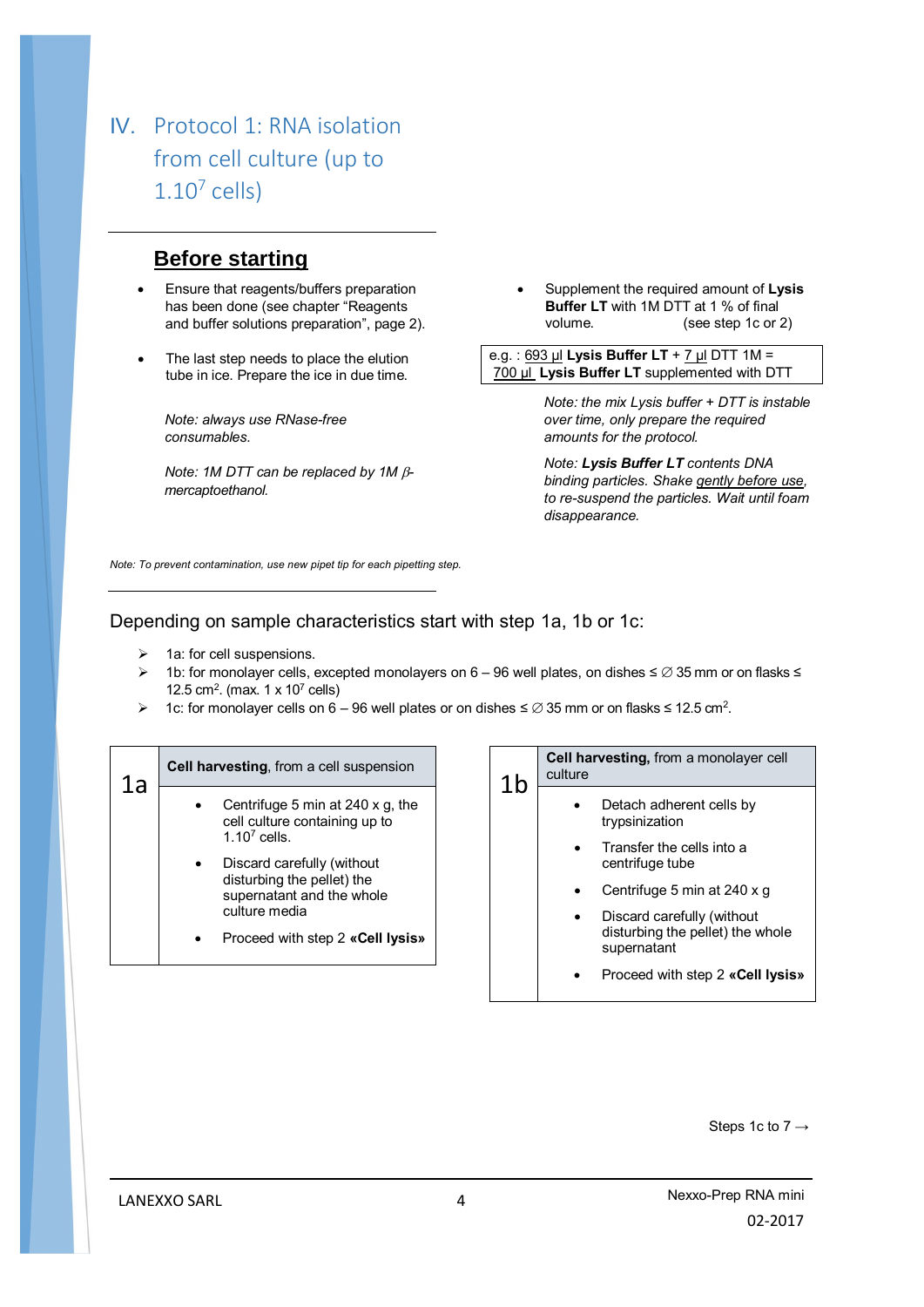| 1c | Cell harvesting and cell lysis, from a<br>monolayer cell culture                                                                            |  |
|----|---------------------------------------------------------------------------------------------------------------------------------------------|--|
|    | Discard the whole cell culture<br>media                                                                                                     |  |
|    | Add directly the required<br>amount(*) of DTT supplemented<br>Lysis Buffer LT (shake gently<br>before use) to the cell monolayer            |  |
|    | (*) Monolayer on 12, 24 and 96 well<br>plates: 350 µl of DTT supplemented<br>Lysis Buffer LT.                                               |  |
|    | Monolayer on 6 well plates, on $\varnothing$ 35 mm<br>dishes or 12.5 cm <sup>2</sup> flasks: 700 µl of DTT<br>supplemented Lysis Buffer LT. |  |
|    | Collect the cell lysate with a cell<br>scraper                                                                                              |  |
|    | Transfer, with a pipette, the<br>lysate into a reaction tube (not<br>supplied)                                                              |  |
|    | Mix entirely by pipetting (any<br>pellets or cell clumps should<br>remain)                                                                  |  |
|    | Proceed with step 3 « DNA<br>elimination »                                                                                                  |  |

|   | <b>Cell lysis</b>                                                                                         |  |
|---|-----------------------------------------------------------------------------------------------------------|--|
| 2 | Detach the cell pellet by flicking<br>the tube                                                            |  |
|   | Add the required amount(*) of<br>DTT supplemented Lysis Buffer<br>LT (shake gently before use)            |  |
|   | (*) Pellet with less than $5 \times 10^6$ cells :<br>350 µl of DTT supplemented Lysis Buffer<br>LT.       |  |
|   | Pellet with $5 \times 10^6$ to 1 x $10^7$ cells:<br>700 µl of DTT supplemented Lysis<br><b>Buffer LT.</b> |  |
|   | Mix entirely by pipetting (any<br>pellets or cell clumps should<br>remain)                                |  |

*Note: passing the lysate through a gauge 20 needle improves the RNA extraction yield. (Shearing occurs and DNA breaks down).*

#### **DNA elimination**

3

- Insert a **DNA Filter** into a **2,0 ml Receiver Tube** (with lid)
	- Transfer the lysate from step 1c or 2 (as the case may be) into the **DNA Filter**
	- Incubate 1 min. at room temperature
	- Centrifuge 2 min. at 11000 x g
	- Discard the **DNA Filter**

*Note: keep the DNA Filter if the DNA extraction is also intended.*

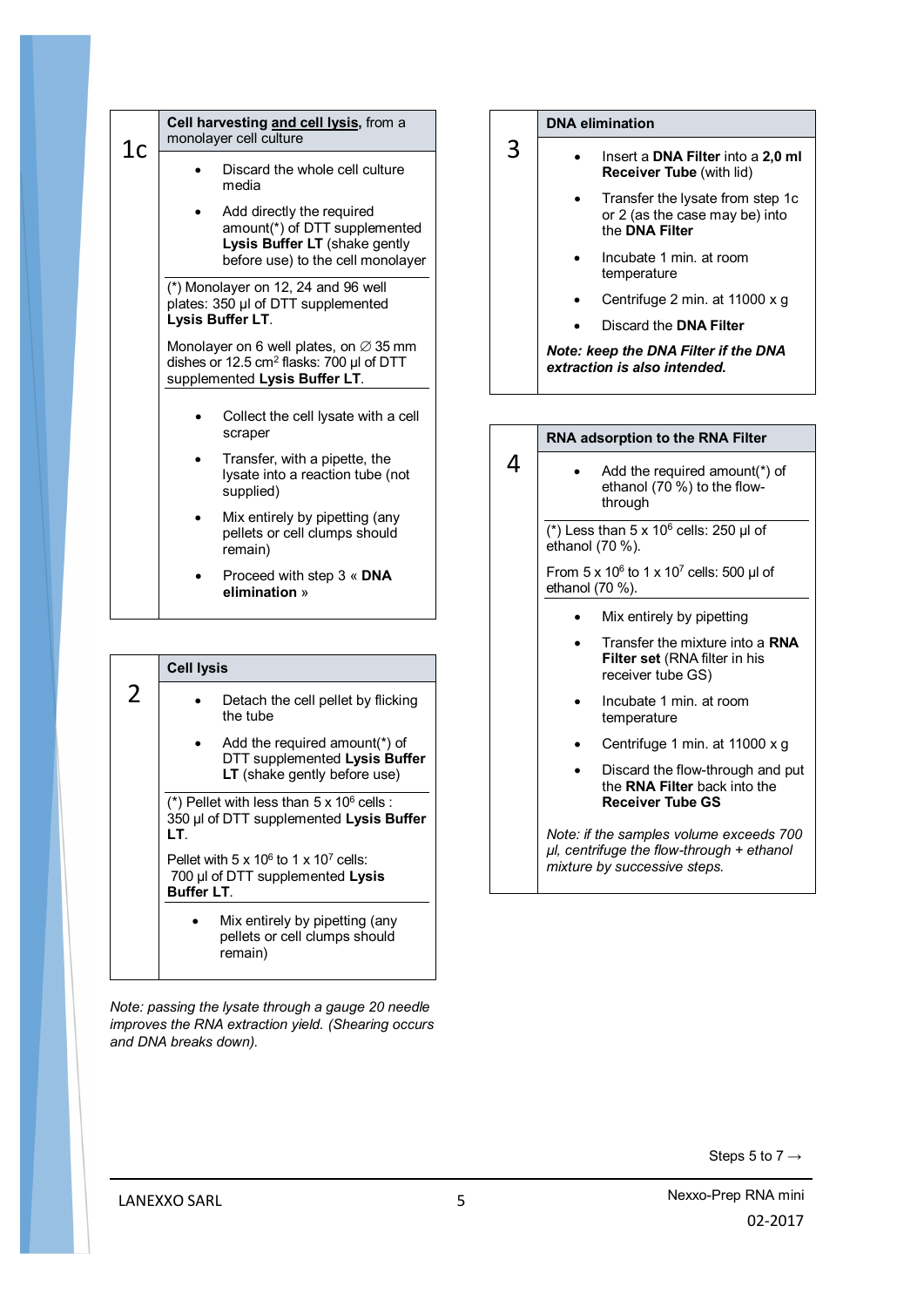|   | RNA washing, step I                                         |
|---|-------------------------------------------------------------|
| 5 | Add 600 µl of Wash Solution<br>M1 to the RNA Filter         |
|   | Centrifuge 1 min. at 11000 x g                              |
|   | Discard the flow-through and the<br>Receiver tube           |
|   | Insert the RNA Filter into a new<br><b>Receiver Tube GS</b> |

### 6 **RNA washing, step II** Add 700 µl of **Wash Solution M2** to the **RNA Filter** Centrifuge 1 min. at 11000 x g Discard the flow-through and put the **RNA Filter** back into the **Receiver Tube GS** Repeat 1 X the washingcentrifugation step Discard the flow-through and put the **RNA Filter** back into the **Receiver Tube GS** Centrifuge 4 min. at max. speed, to remove remaining ethanol

#### **Elution of total RNA**

7

- **•** Insert the **RNA Filter** into a RNase-free **Elution Tube**
	- Add 40 100 µl of **Elution Buffer KL** (depending on desired yield and concentration)
	- Incubate 2 min. at room temperature
	- Centrifuge 1 min. at 11000 x g
	- Discard the **RNA Filter** and place immediately the **Elution Tube** with eluted RNA on ice

Eluted RNA is ready for down-stream applications and can directly be used for Northern blots, dot blots, RT-PCR, DDRT-PCR, construction of cDNA libraries, etc., or can be stored at -80 °C for several weeks.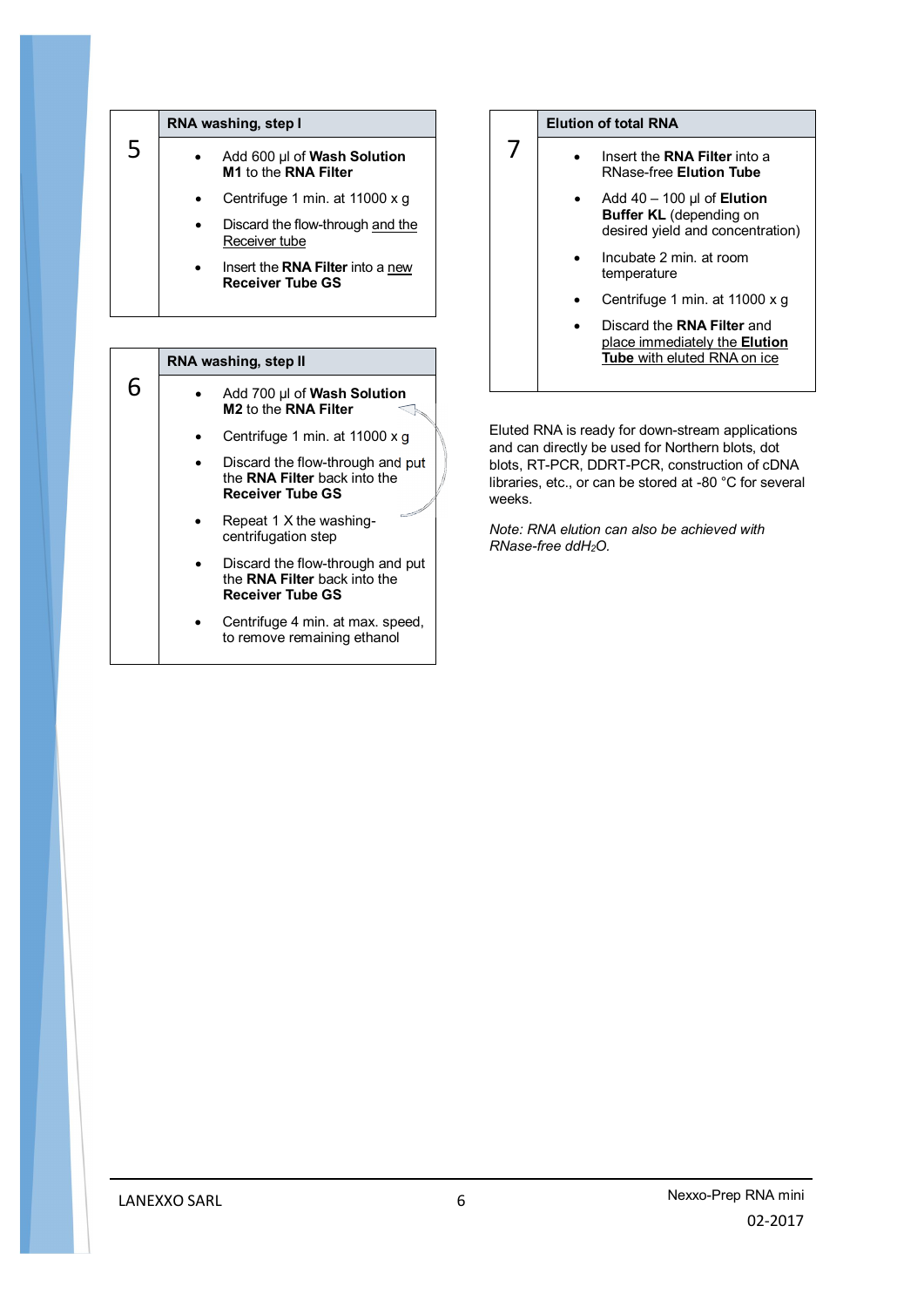# V. Protocol 2: RNA extraction from whole blood  $(0.5 - 1.5)$ ml, <1.10<sup>7</sup> leukocytes)

## **Before starting**

- Ensure that reagents/buffers preparation has been done (see chapter "Reagents and buffer solutions preparation", page 2).
- The first and the last step needs to place the tube in ice. Prepare the ice in due time.
- The first step needs **Diluted Buffer R1** refrigerated at 4 °C
- The first step needs a refrigerated centrifuge (4 °C)

*Note: always use RNase-free consumables.*

*Note: 1M DTT can be replaced by 1M*  $\beta$ *mercaptoethanol.*

*Note: To prevent contamination, use new pipet tip for each pipetting step.*

 Supplement the required amount of **Lysis Buffer LT** with 1M DTT at 1 % of final volume. (see step 2)

e.g. : 693 µl **Lysis Buffer LT** + 7 µl DTT 1M = 700 µl **Lysis Buffer LT** supplemented with DTT

> *Note: the mix Lysis buffer + DTT is instable over time, only prepare the required amounts for the protocol.*

> *Note: Lysis Buffer LT contents DNA binding particles. Shake gently before use, to re-suspend the particles. Wait until foam disappearance.*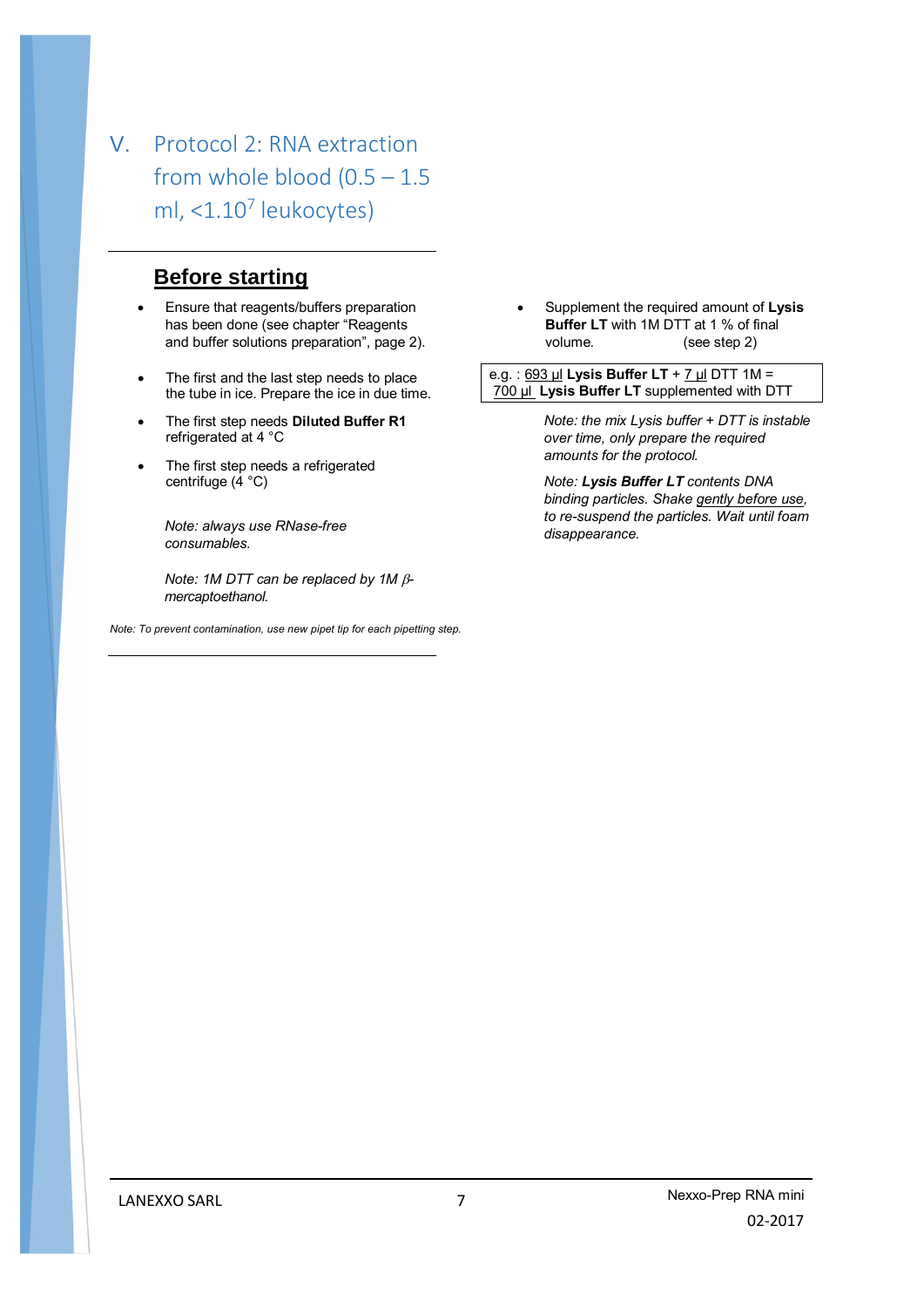|   | Leukocytes concentration                                                                                                                       |   | DN/ |
|---|------------------------------------------------------------------------------------------------------------------------------------------------|---|-----|
| 1 | Homogenize the sample by<br>inverting carefully (min. 15 to 20<br>inversions)                                                                  | 3 |     |
|   | Transfer 0.5 - 1.5 ml of the<br>sample into a 15 ml tube (not<br>supplied) and add 10 ml of<br>refrigerated (4 °C) Diluted<br><b>Buffer R1</b> |   |     |
|   | Mix briefly, but entirely, by<br>inverting                                                                                                     |   |     |
|   | Incubate 15 - 20 min. in ice and<br>mix briefly, during incubation, by<br>inverting 2 times                                                    |   |     |
|   | Note: for fresh blood (< 3 hours) increase<br>the incubation time to 45 min.                                                                   |   |     |
|   | Centrifuge 5 min., at $4^{\circ}C$ , at 960<br>x g                                                                                             |   |     |
|   | Remove delicately the<br>supernatant (retain only the<br>pellet)                                                                               |   |     |
|   | Add 5 ml of refrigerated $(4 \degree C)$<br><b>Diluted Buffer R1</b> to the pellet                                                             |   | RN/ |
|   | Mix by snipping the tube with the<br>finger                                                                                                    | 4 | suc |
|   | Centrifuge 5 min., at $4 °C$ , at 960<br>x g                                                                                                   |   |     |
|   | Remove the whole supernatant<br>(red interface included), and<br>retain only the small white pellet                                            |   |     |

| <b>Nucleic acids extraction</b>                                                                           |
|-----------------------------------------------------------------------------------------------------------|
| Add 900 µl of DTT<br>supplemented Lysis Buffer LT<br>(shake gently before use)                            |
| Mix by pipetting until pellet is<br>entirely resuspended (any<br>pellets or cell clumps should<br>remain) |
| Note: gelatinous looking particles from<br>DNA/ Lysis Buffer LT interaction, are not<br>to dissolve       |

#### **DNA elimination**

- Transfer the solution from step 2 into a 2.0 ml receiver tube
	- Vortex 10 sec.
	- Incubate 5 min. at room temperature and vortex 3 – 5 times during incubation
	- Centrifuge 1 min. at 11000 x g
	- Transfer the supernatant into a new 2.0 ml receiver tube. Do not transfer the pellet, gelatinous parts or mineral particles
	- Add 750 µl of >96 % ethanol to the tube containing the supernatant

Au tube

Mix by pipetting

#### **A** adsorption to the RNA Filter, by **successive steps**

- Transfer the first 800 µl of the solution from the previous step (supernatant + ethanol), into the center of a **RNA Filter** (filter inserted in new tube)
	- Incubate 1 min. at room temperature
	- Centrifuge 1 min. at 11000 x g
- Discard the flow-through and put the **RNA Filter** back into the tube
- Transfer the leftover of the solution from step 3 (supernatant + ethanol) into the center of the **RNA Filter**
- Incubate 1 min. at room temperature
- Centrifuge 1 min. at 11000 x g
- Discard the flow-through and put the **RNA Filter** back into the tube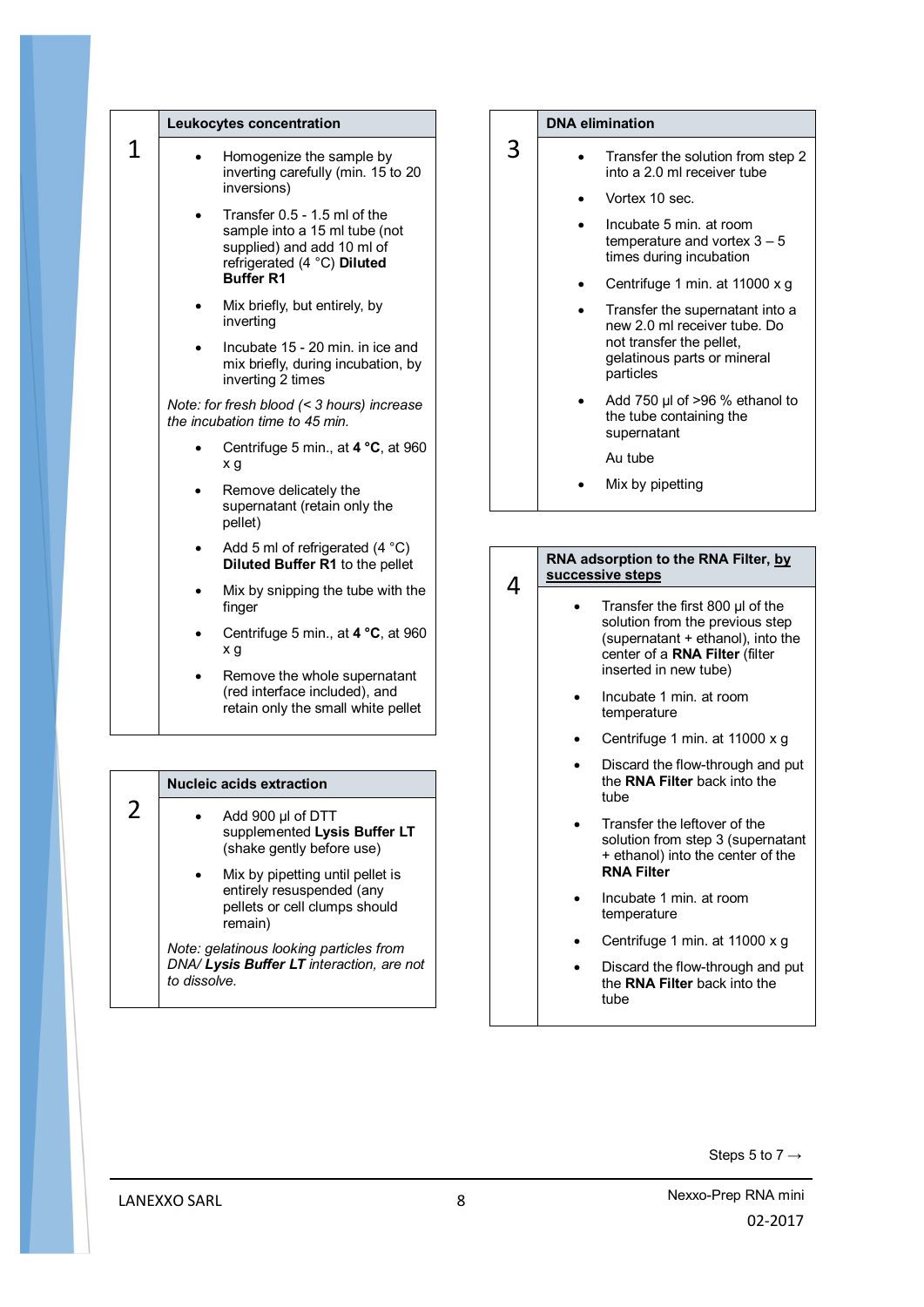|   | RNA washing, step I |                                                                    |
|---|---------------------|--------------------------------------------------------------------|
| 5 |                     | Add 600 µl of Wash Solution<br>M1 to the RNA Filter                |
|   |                     | Centrifuge 1 min. at 11000 x g                                     |
|   |                     | Discard the flow-through and the<br>Receiver tube                  |
|   |                     | Insert the <b>RNA Filter</b> into a new<br><b>Receiver Tube GS</b> |

### 6 **RNA washing, step II** Add 700 µl of **Wash Solution M2** to the **RNA Filter** Centrifuge 1 min. at 11000 x g Discard the flow-through and put the **RNA Filter** back into the **Receiver Tube GS** Repeat 1 X the washingcentrifugation step Discard the flow-through and put the **RNA Filter** back into the **Receiver Tube GS** Centrifuge 4 min. at max. speed, to remove remaining ethanol

#### **Elution of total RNA**

7

- Insert the **RNA Filter** into a RNase-free **Elution Tube**
	- Add 30 60 µl of **Elution Buffer KL** (depending on desired yield and concentration)
	- Incubate 2 min. at room temperature
	- Centrifuge 1 min. at 11000 x g
	- Discard the **RNA Filter** and place immediately the **Elution Tube** with eluted RNA on ice

Eluted RNA is ready for down-stream applications and can directly be used for Northern blots, dot blots, RT-PCR, DDRT-PCR, construction of cDNA libraries, etc., or can be stored at -80 °C for several weeks.

*Note: RNA elution can also be achieved with RNase-free ddH2O.*

*Note: for RNA extraction from a buffy coat pellet obtained by centrifugation, start directly from step 2 "Nucleic acids extraction" (pellet must be entirely free from supernatant).*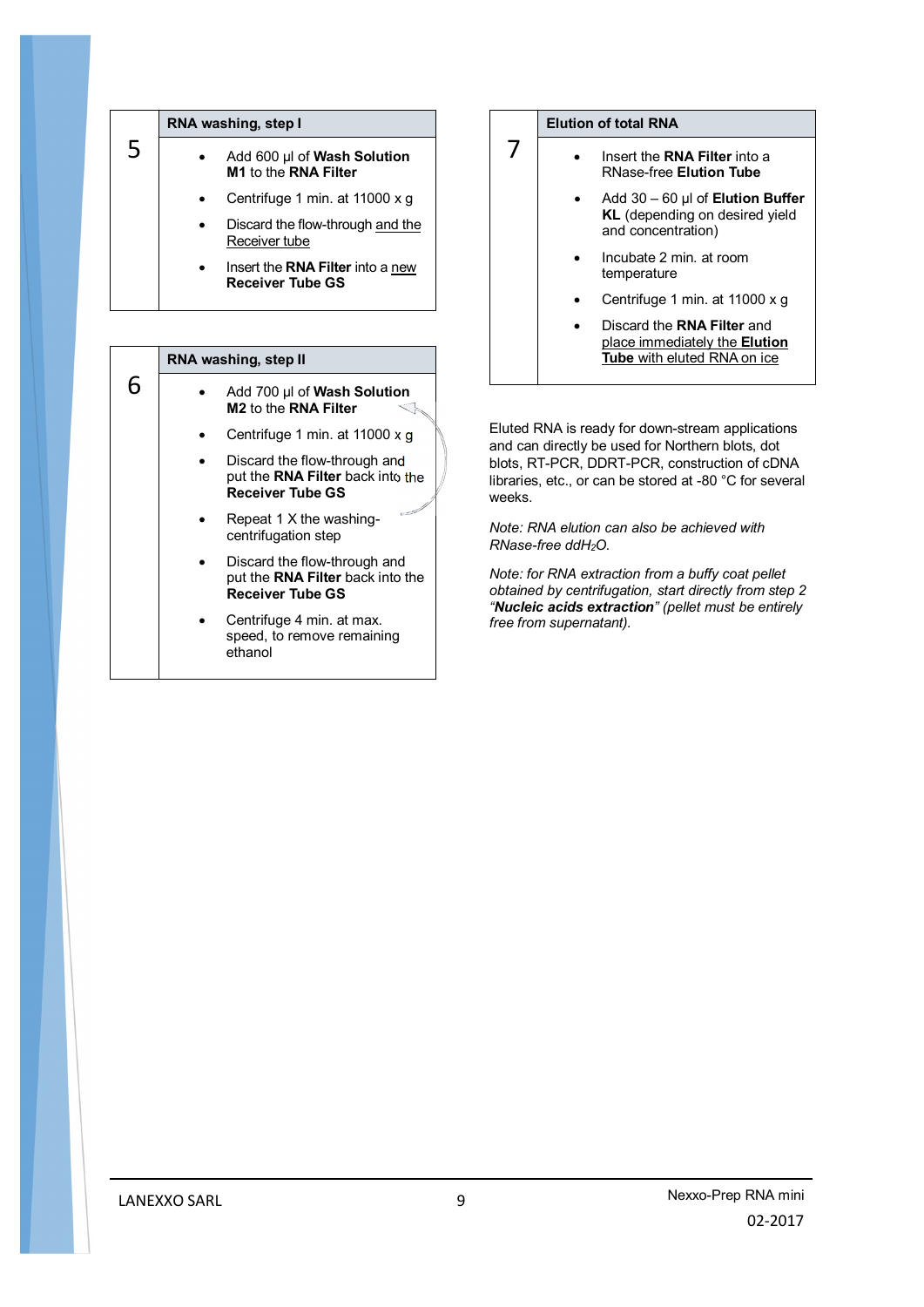## VI. Protocol 3: RNA extraction from up to 20 mg tissue

## **Before starting**

- Ensure that reagents/buffers preparation has been done (see chapter "Reagents and buffer solutions preparation", page 2).
- The last step needs to place the elution tube in ice. Prepare the ice in due time.

*Note: always use RNase-free consumables.*

*Note: 1M DTT can be replaced by 1M mercaptoethanol.*

 Supplement the required amount of **Lysis Buffer LT** with 1M DTT at 1 % of final volume. (see step 1a or 1b)

e.g. : 693 µl **Lysis Buffer LT** + 7 µl DTT 1M = 700 µl **Lysis Buffer LT** supplemented with DTT

> *Note: the mix Lysis buffer + DTT is instable over time, only prepare the required amounts for the protocol.*

> *Note: Lysis Buffer LT contents DNA binding particles. Shake gently before use, to re-suspend the particles. Wait until foam disappearance.*

*Note: To prevent contamination, use new pipet tip for each pipetting step.*

Depending on sample characteristics, manual (1a) or automated (1b) grinding approach is more appropriated

|    | Automated sample grinding                                                                                                       |  |
|----|---------------------------------------------------------------------------------------------------------------------------------|--|
| 1a | Transfer the sample in a suitable<br>container (not supplied) adapted<br>for grinding with a vortex,<br>homogenizer, bead mills |  |
|    | Add 6 Beads Z1 and 3 Beads<br>Z <sub>2</sub>                                                                                    |  |
|    | Add 600 µl of DTT supplemented<br>Lysis Buffer LT (shake gently<br>before use)                                                  |  |
|    | Grind and homogenise the<br>sample                                                                                              |  |
|    | Transfer the sample into a 2.0 ml<br>receiver tube                                                                              |  |
|    | Proceed with step 2 "DNA<br>elimination"                                                                                        |  |

|    | <b>Manual sample grinding</b>                                                                    |
|----|--------------------------------------------------------------------------------------------------|
| 1b | Grinding of the starting material<br>by using a pestle and liquid<br>nitrogen                    |
|    | Transfer the resulting powder in<br>a 2.0 ml receiver tube                                       |
|    | Note : do not thaw the sample                                                                    |
|    | Add 600 µl of DTT<br>supplemented Lysis Buffer LT<br>(shake gently before use)                   |
|    | Incubate under continuous<br>shaking at room temperature<br>until having a homogeneous<br>Iysate |

*Note: passing the lysate through a gauge 20 needle improves the RNA extraction yield. (Shearing occurs and DNA breaks down).*

Steps 2 to  $6 \rightarrow$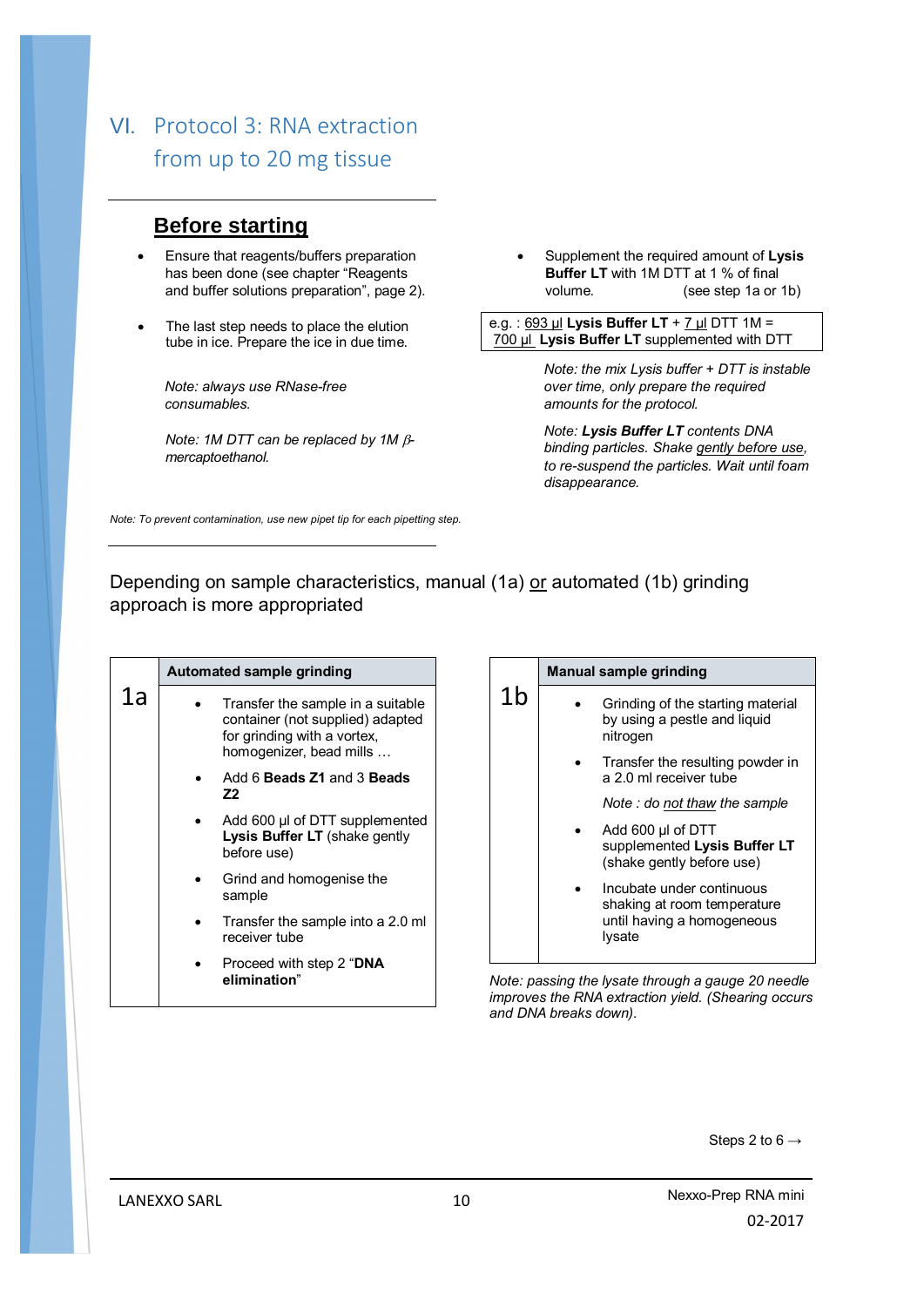| 2 | <b>DNA elimination</b> (and beads removal<br>where necessary)                                               |
|---|-------------------------------------------------------------------------------------------------------------|
|   | Centrifuge 2 min. at max. speed                                                                             |
|   | Transfer carefully approx. 500 µl<br>of the supernatant into a new 2.0<br>ml collection tube (not supplied) |
|   | Add 330 $\mu$ l of >96 % ethanol into<br>the new 2.0 ml collection tube                                     |
|   | Mix entirely by pipetting                                                                                   |

|   | <b>RNA adsorption to the RNA Filter</b>                                                                                                                                             |
|---|-------------------------------------------------------------------------------------------------------------------------------------------------------------------------------------|
| 3 | Transfer the whole solution from<br>the collection tube of the<br>previous step into the center of<br>the RNA Filter from a RNA<br><b>Filter Set (filter inserted in a</b><br>tube) |
|   | Incubate 1 min. at room<br>temperature                                                                                                                                              |
|   | Centrifuge 2 min. at 11000 x g                                                                                                                                                      |
|   | Discard the flow-through and put<br>the RNA Filter back into the<br>tube                                                                                                            |

| RNA washing, step I |  |                                                                    |
|---------------------|--|--------------------------------------------------------------------|
|                     |  | Add 600 µl of Wash Solution<br>M1 to the RNA Filter                |
|                     |  | Centrifuge 1 min. at 11000 x q                                     |
|                     |  | Discard the flow-through and the<br>Receiver tube                  |
|                     |  | Insert the <b>RNA Filter</b> into a new<br><b>Receiver Tube GS</b> |



5

6

- Add 700 µl of **Wash Solution M2** to the **RNA Filter**
	- Centrifuge 1 min. at 11000 x g
	- Discard the flow-through and put the **RNA Filter** back into the **Receiver Tube GS**
	- Repeat 1 X the washingcentrifugation step
	- Discard the flow-through and put the **RNA Filter** back into the **Receiver Tube GS**
	- Centrifuge 4 min. at max. speed, to remove remaining ethanol

#### **Elution of total RNA**

- Insert the **RNA Filter** into a RNase-free **Elution Tube**
- Add 30 60 µl of **Elution Buffer KL** (depending on desired yield and concentration)
- Incubate 2 min. at room temperature
- Centrifuge 1 min. at 11000 x g
- Discard the **RNA Filter** and place immediately the **Elution Tube** with eluted RNA on ice

Eluted RNA is ready for down-stream applications and can directly be used for Northern blots, dot blots, RT-PCR, DDRT-PCR, construction of cDNA libraries, etc., or can be stored at -80 °C for several weeks.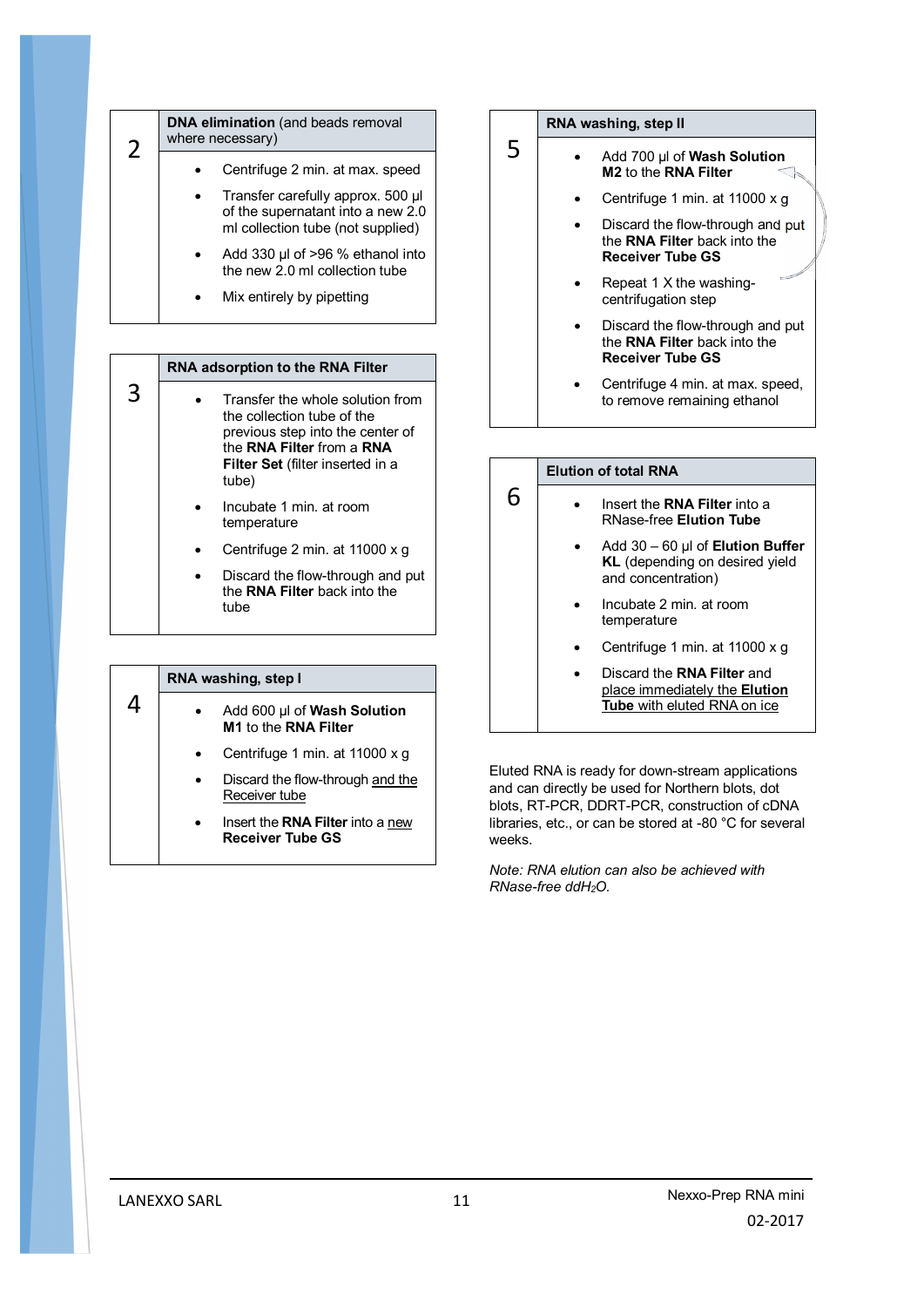# VII. Protocol 4: RNA extraction from formalin-fixed, paraffin-embedded tissues (FFPE)

## **Before starting**

 Ensure that reagents/buffers preparation has been done (see chapter "Reagents and buffer solutions preparation", page 2).

*Note: always use RNase-free consumables.*

- Prepare in due time octane or xylene (not supplied).
- Prepare in due time the proteinase K (40 mg/ml) (not supplied).
- Prepare in due time 1 mM DTT (not supplied).
- Prepare in due time the RNase-free TE buffer (not supplied).
- The last step needs to place the elution tube in ice. Prepare the ice in due time.

*Note: To prevent contamination, use new pipet tip for each pipetting step.*

 Supplement the required amount of **Lysis Buffer LT** with 1M DTT at 1 % of final volume. (see step 1a or 1b of protocol 3, page 10)

e.g. : 693 µl **Lysis Buffer LT** + 7 µl DTT 1M = 700 µl **Lysis Buffer LT** supplemented with DTT

> *Note: the mix Lysis buffer + DTT is instable over time, only prepare the required amounts for the protocol.*

> *Note: Lysis Buffer LT contents DNA binding particles. Shake gently before use, to re-suspend the particles. Wait until foam disappearance.*

|   | <b>Deparaffinization</b>                                                                                              |  |
|---|-----------------------------------------------------------------------------------------------------------------------|--|
| 1 | Transfer the sample into a 1.5 ml<br>reaction tube (not supplied)                                                     |  |
|   | Add 0.5 ml octane or xylene                                                                                           |  |
|   | Vortex gently until paraffin is<br>dissolved                                                                          |  |
|   | Centrifuge 2 min. at max. speed                                                                                       |  |
|   | Remove delicately the<br>supernatant (retain only the<br>pellet)                                                      |  |
|   | Note: if it remains some paraffin,<br>centrifuge again 2 min. at max. speed and<br>remove delicately the supernatant. |  |
|   | Wash the pellet with >96 %<br>ethanol, then dry it                                                                    |  |
|   | Centrifuge briefly                                                                                                    |  |
|   | Remove ethanol with a pipette                                                                                         |  |
|   |                                                                                                                       |  |

 Incubate the open tube at 52 °C to remove the remaining ethanol

#### **Preliminary cell lysis**

2

Add 10 µl of proteinase K (40 mg/ml), 90 µl of RNase-free TE buffer and DTT at final concentration 10 mM (approx. 1µl of 1M DTT)

*Note: mechanical grinding is recommended before or during the lysis.*

- Mix entirely by pipetting
- Incubate 10 min. at 48 °C
- Incubate 10 min. under continuous shaking at 80 °C

**Proceed with step 1 of protocol 3 "RNA extraction from up to 20 mg tissue" (page 10), with the whole sample.**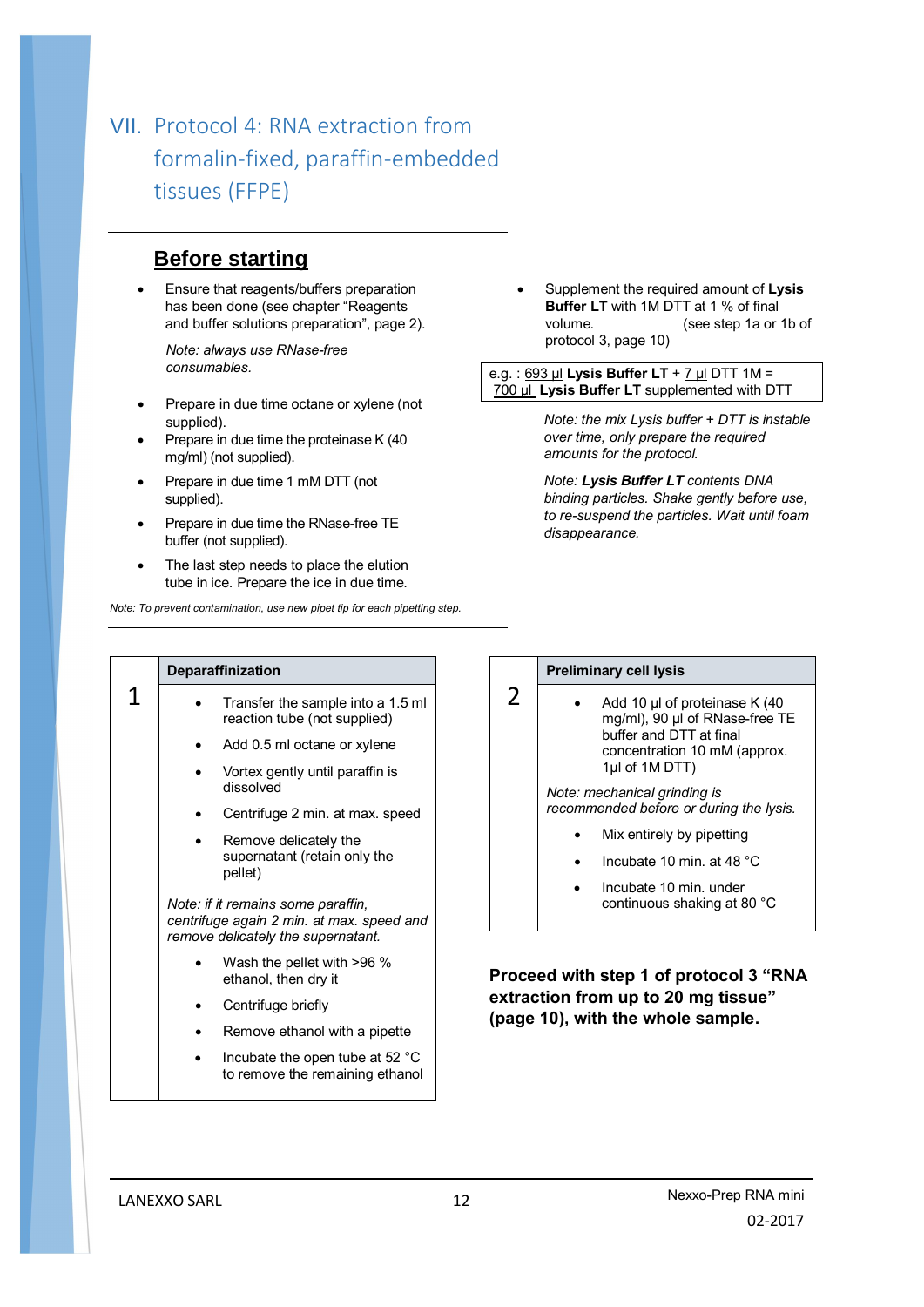## VIII. Protocol 5: RNA isolation from up to 20 mg lung, kidney or spleen

### **Before starting**

- Ensure that reagents/buffers preparation has been done (see chapter "Reagents and buffer solutions preparation", page 2).
- The last step needs to place the elution tube in ice. Prepare the ice in due time.

*Note: always use RNase-free consumables.*

*Note: 1M DTT can be replaced by 1M mercaptoethanol.*

 Supplement the required amount of **Lysis Buffer LT** with 1M DTT at 1 % of final volume. (see step 1a or 1b)

e.g. : 693 µl **Lysis Buffer LT** + 7 µl DTT 1M = 700 µl **Lysis Buffer LT** supplemented with DTT

> *Note: the mix Lysis buffer + DTT is instable over time, only prepare the required amounts for the protocol.*

> *Note: Lysis Buffer LT contents DNA binding particles. Shake gently before use, to re-suspend the particles. Wait until foam disappearance.*

*Note: To prevent contamination, use new pipet tip for each pipetting step.*

Depending on sample characteristics, manual (1a) or automated (1b) grinding approach is more appropriated

|    | Automated sample grinding                                                                                                       |         |
|----|---------------------------------------------------------------------------------------------------------------------------------|---------|
| 1a | Transfer the sample in a suitable<br>container (not supplied) adapted<br>for grinding with a vortex,<br>homogenizer, bead mills |         |
|    | Add 6 Beads Z1 and 3 Beads<br>Z2                                                                                                |         |
|    | Add 900 µl of DTT supplemented<br>Lysis Buffer LT (shake gently<br>before use)                                                  |         |
|    | Grind and homogenise the<br>sample                                                                                              |         |
|    | Transfer the sample into a 2.0 ml<br>receiver tube                                                                              |         |
|    | Proceed with step 2 "DNA<br>elimination"                                                                                        |         |
|    |                                                                                                                                 | $N = 1$ |

|    | <b>Manual sample grinding</b>                                                                    |  |  |  |
|----|--------------------------------------------------------------------------------------------------|--|--|--|
| 1b | Grinding of the starting material<br>by using a pestle and liquid<br>nitrogen                    |  |  |  |
|    | Transfer the resulting powder in<br>a 2.0 ml receiver tube                                       |  |  |  |
|    | Note : do not thaw the sample                                                                    |  |  |  |
|    | Add 900 µl of DTT<br>supplemented Lysis Buffer LT<br>(shake gently before use)                   |  |  |  |
|    | Incubate under continuous<br>shaking at room temperature<br>until having a homogeneous<br>Iysate |  |  |  |

*Note: passing the lysate through a gauge 20 needle improves the RNA extraction yield. (Shearing occurs and DNA breaks down)*

Steps 2 to  $6 \rightarrow$ 

LANEXXO SARL 13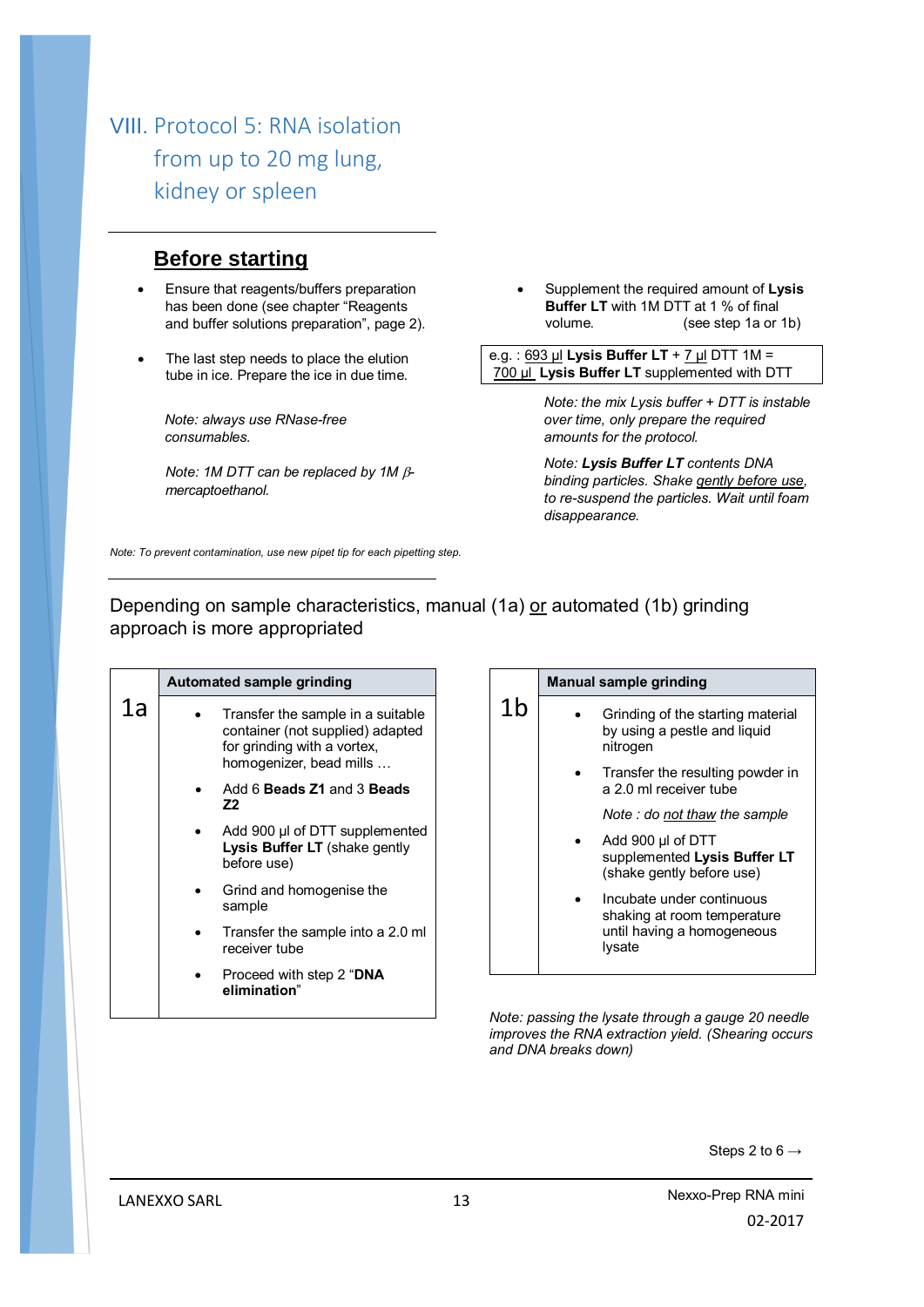| 2 | <b>DNA elimination</b> (and beads removal<br>where necessary) |                                                                                                             |
|---|---------------------------------------------------------------|-------------------------------------------------------------------------------------------------------------|
|   |                                                               | Centrifuge 2 min. at max. speed                                                                             |
|   |                                                               | Transfer carefully approx. 800 µl<br>of the supernatant into a new 2.0<br>ml collection tube (not supplied) |
|   |                                                               | Add 500 $\mu$ l of >96 % ethanol into<br>the new 2.0 ml collection tube                                     |
|   |                                                               | Mix entirely by pipetting                                                                                   |

|   | <b>RNA adsorption to the RNA Filter</b>                                                                                                                       |  |  |
|---|---------------------------------------------------------------------------------------------------------------------------------------------------------------|--|--|
| 3 | Transfer 750 µl of the solution<br>from the previous step into the<br>center of the RNA Filter from a<br><b>RNA Filter Set (filter inserted in</b><br>a tube) |  |  |
|   | Incubate 1 min. at room<br>temperature                                                                                                                        |  |  |
|   | Centrifuge 2 min. at 11000 x q                                                                                                                                |  |  |
|   | Discard the flow-through and put<br>the RNA Filter back into the<br>tube                                                                                      |  |  |

|   |  | RNA washing, step I                                                |  |  |  |
|---|--|--------------------------------------------------------------------|--|--|--|
| Δ |  | Add 600 µl of Wash Solution<br>M1 to the RNA Filter                |  |  |  |
|   |  | Centrifuge 1 min. at 11000 x q                                     |  |  |  |
|   |  | Discard the flow-through and the<br>Receiver tube                  |  |  |  |
|   |  | Insert the <b>RNA Filter</b> into a new<br><b>Receiver Tube GS</b> |  |  |  |



5

6

- Add 700 µl of **Wash Solution M2** to the **RNA Filter**
	- Centrifuge 1 min. at 11000 x g
	- Discard the flow-through and put the **RNA Filter** back into the **Receiver Tube GS**
	- Repeat 1 X the washingcentrifugation step
	- Discard the flow-through and put the **RNA Filter** back into the **Receiver Tube GS**
	- Centrifuge 4 min. at max. speed, to remove remaining ethanol

#### **Elution of total RNA**

- Insert the **RNA Filter** into a RNase-free **Elution Tube**
	- Add 30 60 µl of **Elution Buffer KL** (depending on desired yield and concentration)
	- Incubate 2 min. at room temperature
	- Centrifuge 1 min. at 11000 x g
	- Discard the **RNA Filter** and place immediately the **Elution Tube** with eluted RNA on ice

Eluted RNA is ready for down-stream applications and can directly be used for Northern blots, dot blots, RT-PCR, DDRT-PCR, construction of cDNA libraries, etc., or can be stored at -80 °C for several weeks.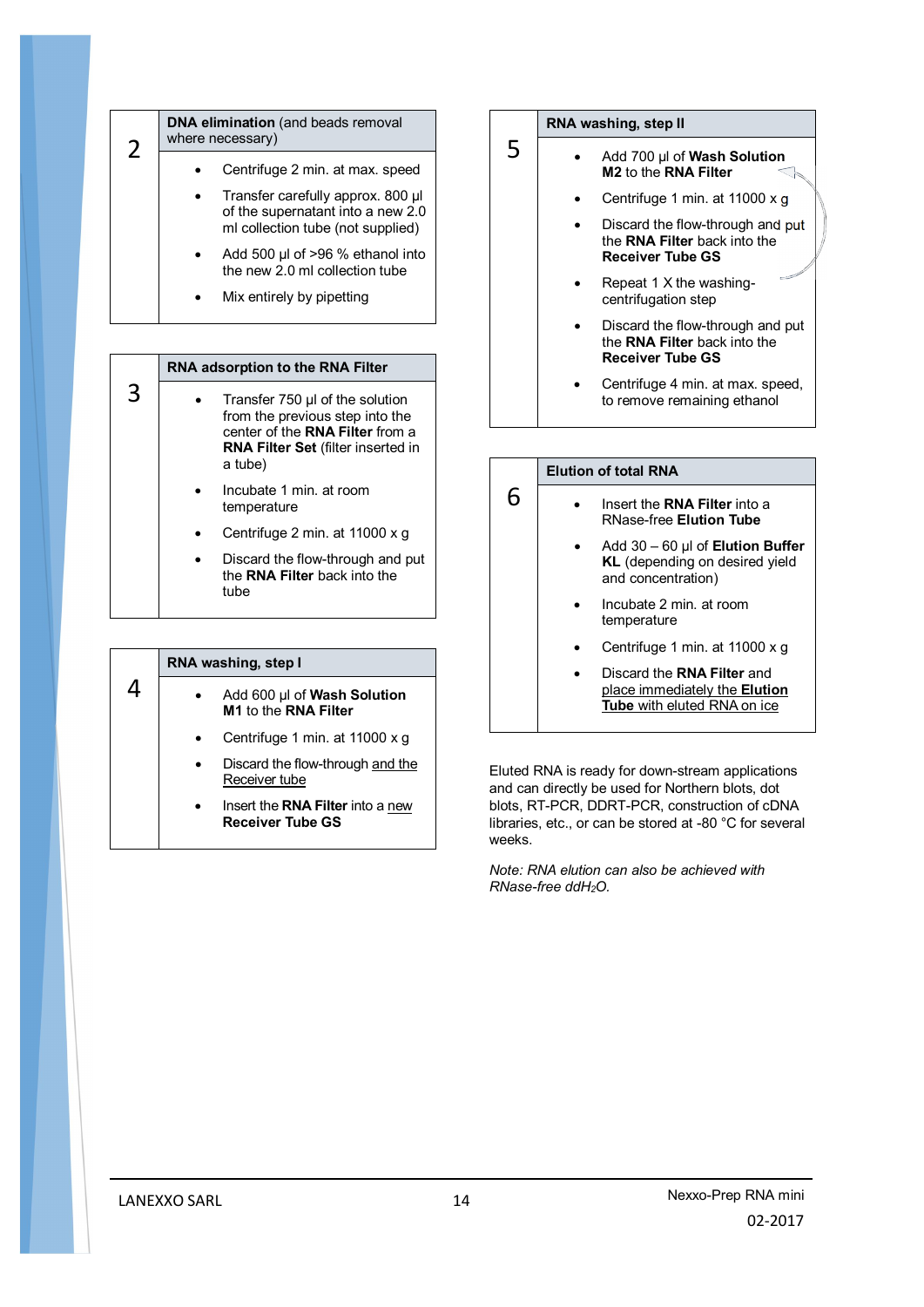# IX. Variant I: simultaneous extraction of total RNA and proteins

Proteins may be recovered from the flow-through of:

- Step 4 "**RNA adsorption to the RNA Filter**" of protocol 1. (page 5)
- Step 3 "**RNA adsorption to the RNA Filter**" of protocol 3. (page 11)

#### 1 **Protein precipitation**  Add 3 volume of ice cold acetone to the flow-through Vortex

- Centrifuge 10 min. at 4 °C, at 11000 x g
- Discard the supernatant (do not remove the pellet)

#### **Protein resuspension**

3

 Resuspend the pellet/ the proteins in an appropriate buffer solution suitable for further applications

(e.g.: Laemmli buffer then heat 5 min. at 99 °C.)

|                                                 | <b>Protein washing</b>                                |  |
|-------------------------------------------------|-------------------------------------------------------|--|
| $\prime$<br>Add 500 µl of cold >96 %<br>ethanol |                                                       |  |
|                                                 | Centrifuge 4 min. at 4 °C, at<br>max. speed           |  |
|                                                 | Discard the supernatant (do not<br>remove the pellet) |  |

Caution: Never do a trichloroacetic acid (TCA) precipitation (risk of gas intoxication!)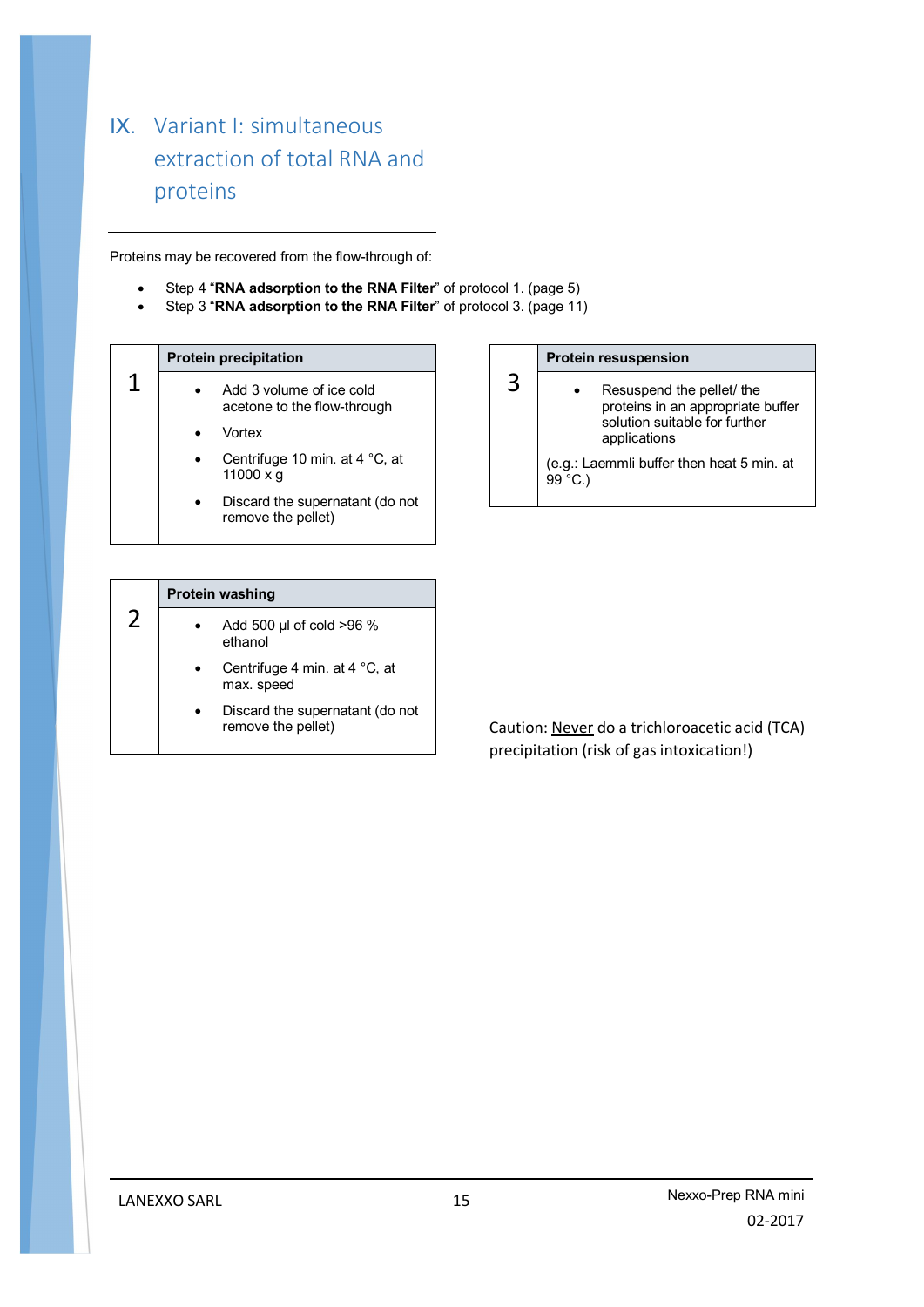# X. Variant II: simultaneous extraction of total RNA and DNA in protocol 1

DNA may be recovered from the **DNA Filter** of step 3 "**DNA elimination**" of protocol 1. (page 5)

3

|   | DNA washing, step I |                                                                                 |
|---|---------------------|---------------------------------------------------------------------------------|
| 1 |                     | Insert the <b>DNA Filter</b> in a new<br>2.0 ml receiver tube (not<br>supplied) |
|   |                     | Add 600 µl of Wash Solution<br>M1 to the DNA Filter                             |
|   |                     | Centrifuge 1 min. at 11000 x q                                                  |
|   |                     | Discard the flow-through and the<br>Receiver tube                               |
|   |                     | 11 A. Milána internació<br>n - - - - + + - - D                                  |

Insert the **DNA Filter** into a new receiver tube

|               | DNA washing, step II                                                                     |
|---------------|------------------------------------------------------------------------------------------|
| $\mathcal{P}$ | Add 700 µl of Wash Solution<br>M <sub>2</sub> to the DNA Filter                          |
|               | Centrifuge 1 min. at 11000 x g                                                           |
|               | Discard the flow-through and put<br>the <b>DNA Filter</b> back into the<br>receiver tube |
|               | Repeat 1 X the washing-<br>centrifugation step                                           |
|               | Discard the flow-through and put<br>the DNA Filter back into the<br>receiver tube        |
|               | Centrifuge 4 min. at max. speed,<br>to remove remaining ethanol                          |

#### **Elution of genomic DNA**

- **•** Insert the **DNA Filter** into a 1.5 ml elution tube
	- Add 40 100 µl of **Elution Buffer KL** (depending on desired yield and concentration)
	- Incubate 2 min. at room temperature
	- Centrifuge 1 min. at 11000 x g
	- Discard the **DNA Filter** and place the elution tube with eluted DNA at 4 °C

*Note: DNA elution can also be achieved with ddH2O.*

*Note: this protocol requires a larger amount of tubes and solutions. Using this protocol reduce the total number of RNA extractions.*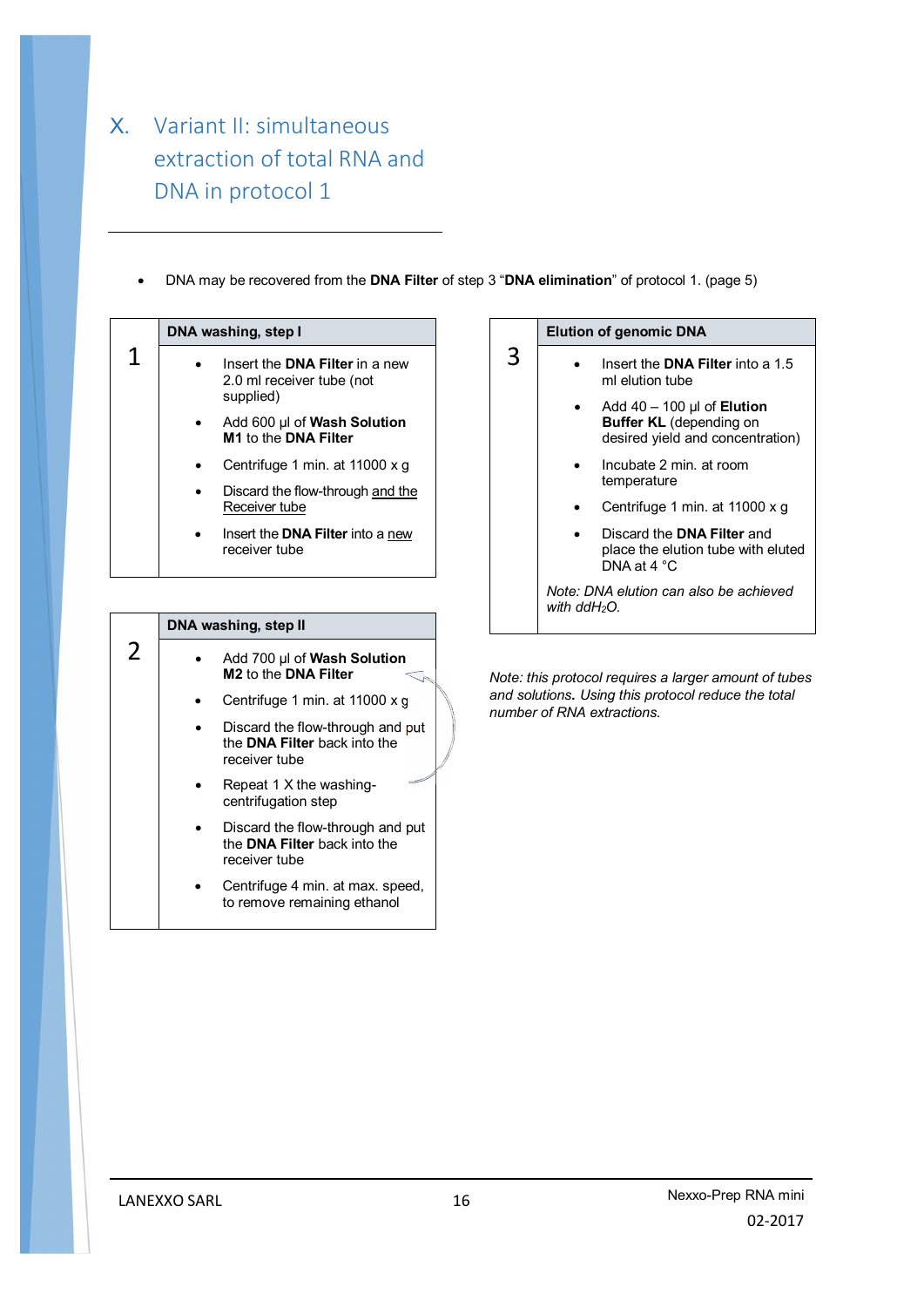# XI. Variant III: RNA purification from aqueous phase of Trizol

|                                                                                                                                             | <b>DNA</b> elimination                                                                                                                                                                                                                                                                                                        |   | RNA washing, step I                                                                                                                                                                                                                 |
|---------------------------------------------------------------------------------------------------------------------------------------------|-------------------------------------------------------------------------------------------------------------------------------------------------------------------------------------------------------------------------------------------------------------------------------------------------------------------------------|---|-------------------------------------------------------------------------------------------------------------------------------------------------------------------------------------------------------------------------------------|
| 1                                                                                                                                           | In a 2.0 ml reaction tube, add to<br>$\bullet$<br>up to 350 µl of Trizol aqueous<br>phase an equal amount of DTT<br>supplemented Lysis Buffer LT<br>(shake gently before use)<br>Mix entirely by pipetting<br>$\bullet$<br>Incubate 1 min. at room<br>$\bullet$<br>temperature<br>Centrifuge 2 min. at 11000 x g<br>$\bullet$ | 3 | Add 600 µl of Wash Solution<br>M1 to the RNA Filter<br>Centrifuge 1 min. at 11000 x g<br>$\bullet$<br>Discard the flow-through and the<br>$\bullet$<br>Receiver tube<br>Insert the RNA Filter into a new<br><b>Receiver Tube GS</b> |
|                                                                                                                                             | Transfer the supernatant into a<br>$\bullet$                                                                                                                                                                                                                                                                                  |   | RNA washing, step II                                                                                                                                                                                                                |
|                                                                                                                                             | new 2.0 ml receiver tube                                                                                                                                                                                                                                                                                                      | 4 | Add 700 µl of Wash Solution<br>M2 to the RNA Filter                                                                                                                                                                                 |
|                                                                                                                                             | RNA adsorption to the RNA Filter                                                                                                                                                                                                                                                                                              |   | Centrifuge 1 min. at 11000 x g<br>٠                                                                                                                                                                                                 |
| 2                                                                                                                                           | Add 1 volume of >96 % ethanol<br>$\bullet$<br>to the supernatant from previous<br>step                                                                                                                                                                                                                                        |   | Discard the flow-through and<br>$\bullet$<br>put the RNA Filter back into the<br><b>Receiver Tube GS</b>                                                                                                                            |
|                                                                                                                                             | Mix entirely by pipetting<br>$\bullet$                                                                                                                                                                                                                                                                                        |   | Repeat 1 X the washing-<br>$\bullet$<br>centrifugation step                                                                                                                                                                         |
|                                                                                                                                             | Transfer the mixture into the<br>$\bullet$<br>center of the RNA Filter from a<br>RNA Filter Set (filter inserted in<br>a tube)                                                                                                                                                                                                |   | Discard the flow-through and<br>$\bullet$<br>put the RNA Filter back into the<br><b>Receiver Tube GS</b>                                                                                                                            |
|                                                                                                                                             | Incubate 1 min. at room<br>$\bullet$<br>temperature                                                                                                                                                                                                                                                                           |   | Centrifuge 4 min. at max.<br>٠<br>speed, to remove remaining<br>ethanol                                                                                                                                                             |
|                                                                                                                                             | Centrifuge 1 min. at 11000 x g<br>$\bullet$                                                                                                                                                                                                                                                                                   |   |                                                                                                                                                                                                                                     |
|                                                                                                                                             | Discard the flow-through and put<br>$\bullet$<br>the RNA Filter back into the<br>receiver tube                                                                                                                                                                                                                                |   | <b>Elution of total RNA</b>                                                                                                                                                                                                         |
| Note: if the supernatant + ethanol volume<br>exceeds 700 µl, operate in successive<br>centrifugation steps by using the same<br>RNA Filter. |                                                                                                                                                                                                                                                                                                                               | 5 | Insert the RNA Filter into a<br>$\bullet$<br><b>RNase-free Elution Tube</b><br>Add $40 - 100$ µl of <b>Elution</b><br><b>Buffer KL</b> (depending on                                                                                |

Eluted RNA is ready for down-stream applications and can directly be used for Northern blots, dot blots, RT-PCR, DDRT-PCR, construction of cDNA libraries, etc., or can be stored at -80 °C for several weeks.

*Note: RNA elution can also be achieved with RNase-free ddH2O.*

desired yield and concentration)

 Centrifuge 1 min. at 11000 x g Discard the **RNA Filter** and place immediately the **Elution Tube** with eluted RNA on ice

Incubate 2 min. at room

temperature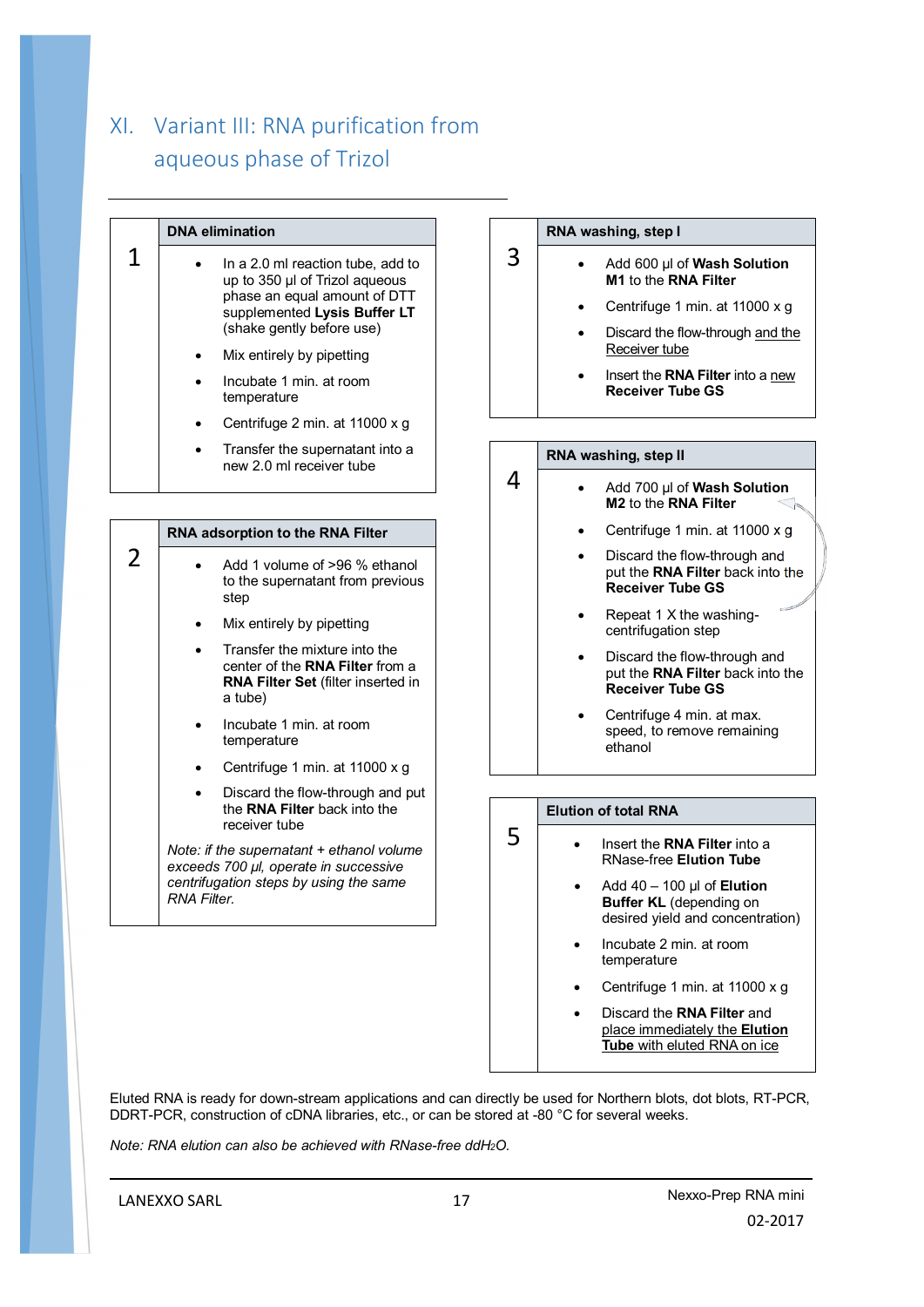## XII. Variant IV: RNA isolation from liquids

Depending on sample characteristics (contaminated or not contaminated by DNA), start with step 1a or 1b

| 1a | Sample preparation (sample not<br>contaminated by DNA)                                                                                                                                                                                          | 1b | Sample preparation (sample<br>contaminated by DNA)                                                                                                                                                                                                                                                             |
|----|-------------------------------------------------------------------------------------------------------------------------------------------------------------------------------------------------------------------------------------------------|----|----------------------------------------------------------------------------------------------------------------------------------------------------------------------------------------------------------------------------------------------------------------------------------------------------------------|
|    | Transfer the required amount(*)<br>$\bullet$<br>of DTT supplemented Lysis<br><b>Buffer LT</b> (shake gently before<br>use) into an empty DNA Filter<br>(filter inserted in a tube)                                                              |    | Add the required amount(*) of<br>DTT supplemented Lysis Buffer<br>LT (shake gently before use) to<br>the sample                                                                                                                                                                                                |
|    | (*) for samples with a volume of 100 µl:<br>350 µl of DTT supplemented Lysis Buffer<br>LT.                                                                                                                                                      |    | (*) for samples with a volume of 100 $\mu$ I:<br>350 µl of DTT supplemented Lysis Buffer<br>LT.<br>for samples with a volume of 200 µl:                                                                                                                                                                        |
|    | for samples with a volume of 200 µl:<br>700 µl of DTT supplemented Lysis Buffer                                                                                                                                                                 |    | 700 µl of DTT supplemented Lysis Buffer<br>LT.                                                                                                                                                                                                                                                                 |
|    | LT.<br>Centrifuge 2 min. at 13400 x q<br>Discard the <b>DNA Filter</b><br>Add the sample (100 µl or 200<br>µl, as the case may be) to the<br>tube containing the flow-through<br>Proceed with step 2 "RNA<br>٠<br>adsorption to the RNA Filter" |    | Mix thoroughly by pipetting<br>Transfer the entire mixture<br>(including possible precipitates)<br>into a DNA Filter (filter inserted<br>in a tube)<br>Incubate 1 min. at room<br>temperature<br>Centrifuge 2 min. at 11000 x g<br>Note: if the volume of the mixture<br>exceeds 700 µl, operate in successive |
|    |                                                                                                                                                                                                                                                 |    | centrifugation steps, by using the same<br><b>DNA Filter.</b><br>Discard the <b>DNA Filter</b>                                                                                                                                                                                                                 |

Steps 2 to  $5 \rightarrow$